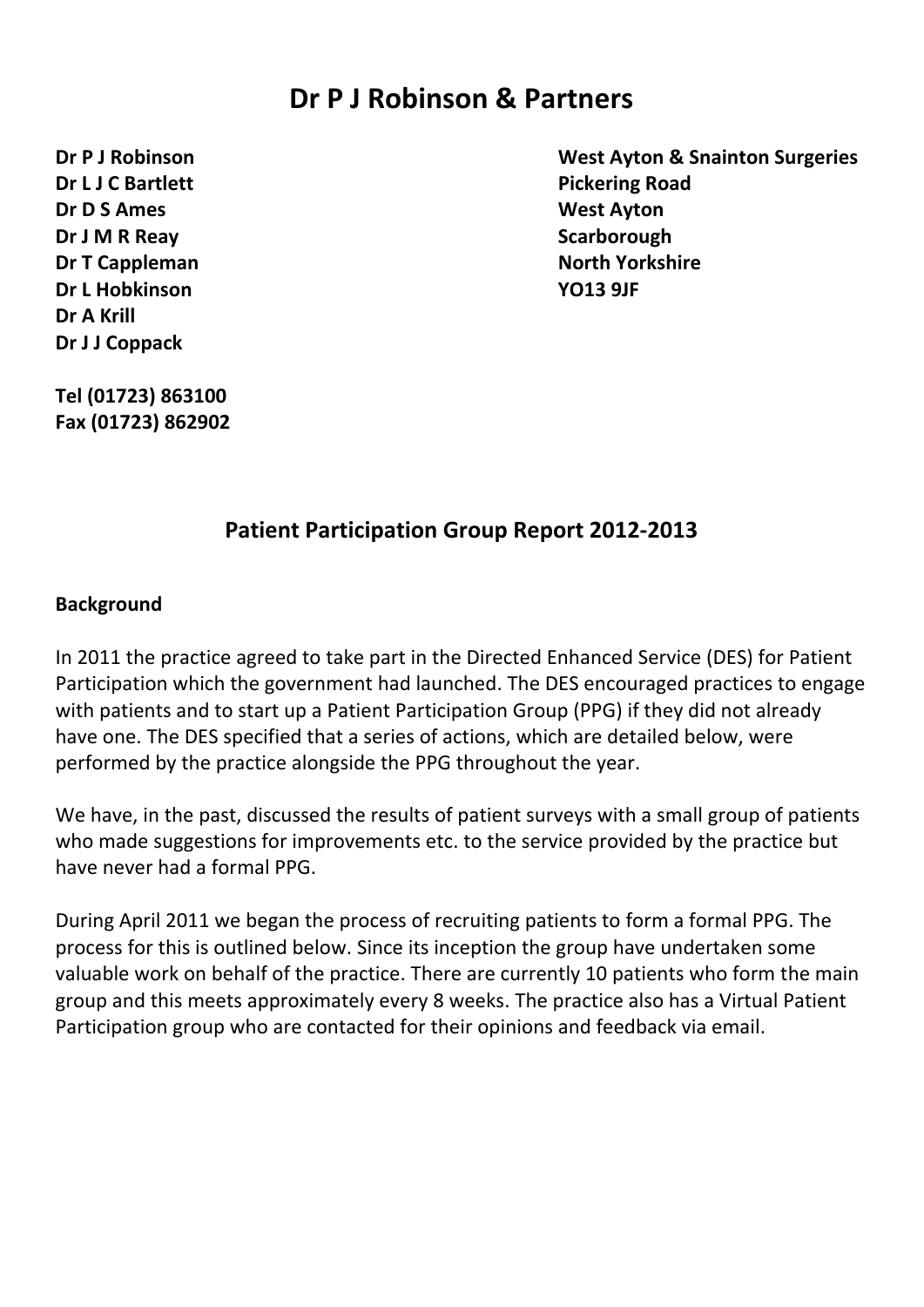# **DES Component 1 Practice Profile**

We currently have 7862 patients registered with the practice. Patients who attend West Ayton and Seamer surgeries total 4906 and those who attend Snainton and Thornton dale surgeries total 2956. There are very slightly more female patients registered than male.

| Age          | Number of<br>patients | <b>Male</b>    | <b>Female</b> |
|--------------|-----------------------|----------------|---------------|
| $0 - 15$     | 1161                  | 598            | 563           |
| $16 - 24$    | 633                   | 341            | 292           |
| $25 - 39$    | 960                   | 465            | 495           |
| $40 - 55$    | 1686                  | 819            | 867           |
| $56 - 69$    | 1918                  | 909            | 1009          |
| $70 - 83$    | 1197                  | 556            | 641           |
| $84 - 97$    | 300                   | 122            | 178           |
| $98+$        | 7                     | $\overline{2}$ | 5             |
| <b>Total</b> | 7862                  | 3812           | 4050          |

## **Establishing the PRG**

Our aim in developing a PPG is to ensure that patients are involved in the quality of the services provided and have a say on decisions that affect patient care.

In response to the requirements of the Patient Participation DES we sought ways to reach patients and to make any group that we formed representative of the demographics of our patient base – we sought the views of the Chairman of our local LINKs group. Our practice area covers 250 square miles and we felt that a way to ensure a spread of representation geographically would be to approach Parish Councils. The response from the parish councils was very positive and the result was that the group was able to form very quickly.

## **Profile of the PRG**

Our main patient group has 10 members who meet approximately every eight weeks. If there is a specific issue that the group wish to consider they may invite other patients with a specialist interest or guest speakers to come to meetings to provide the group with information and background. This group is supported by the Virtual Patient Group who are available to contact via email.

The age range of the group was initially older but this reflects our rural practice population quite well. In order to reach younger members we advertised this need to our patients and approached several to join the group – the result was that we managed to get two new members who are parents of young children. Membership of a virtual group is still being advertised and is growing slowly.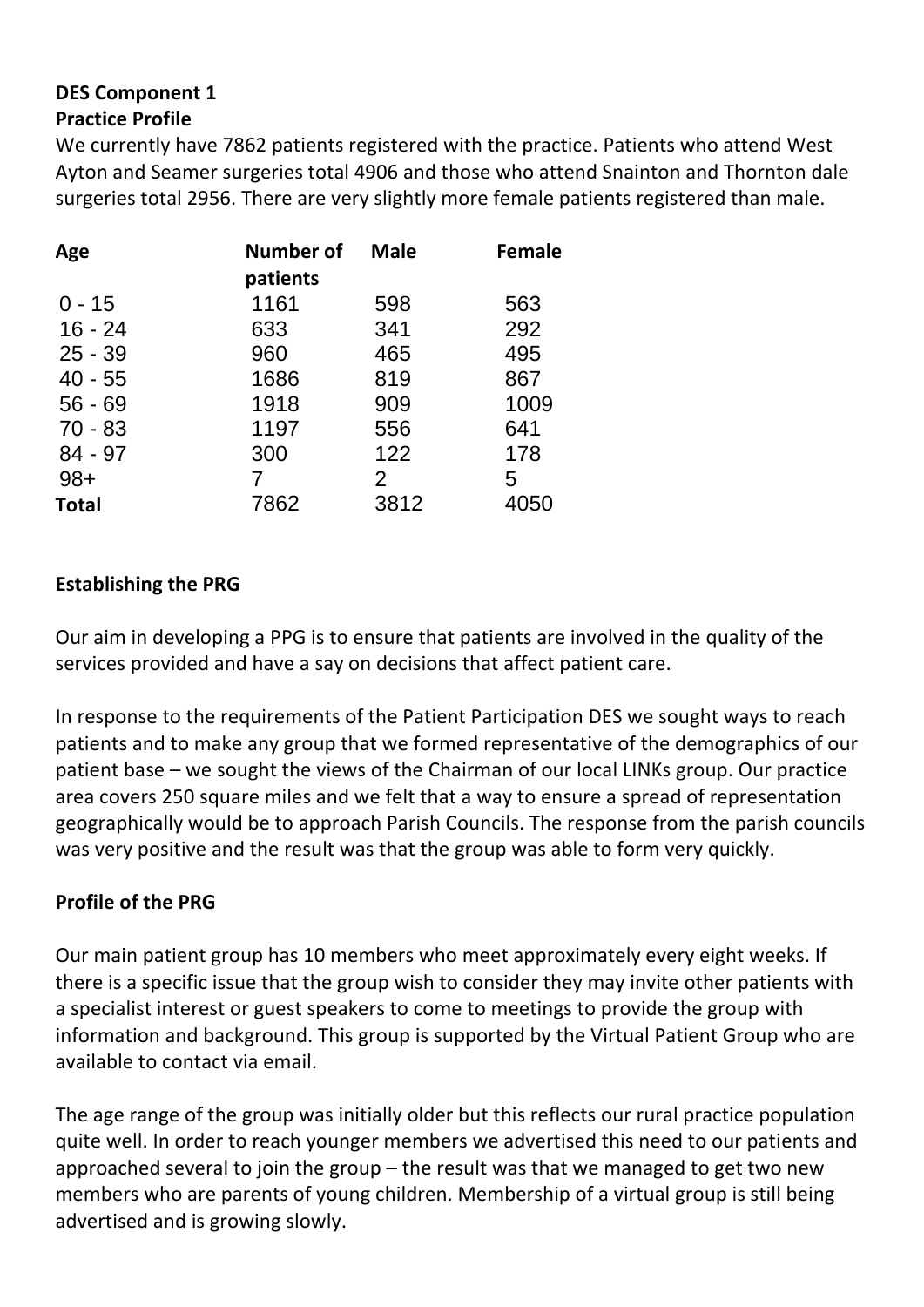

The graph below shows the membership of the group in relation to the patient base:

The graph below shows the ratio of PPG members in relation to patient in each age band



Based on the above graphs we believe our PPG is as representative as possible. Our patient profile has a large number of retired patients and therefore these are the people who volunteer to be involved with PPGs. We have managed to recruit some parents of younger children to the group and this has given a different dimension to meetings.

Ethnicity: Our patient demographic is predominantly white British. It has been difficult to attract members of any different ethnicity.

The practice also has a virtual PPG and members opinion is canvassed on relevant issues being decided by the PPG – including the patient survey.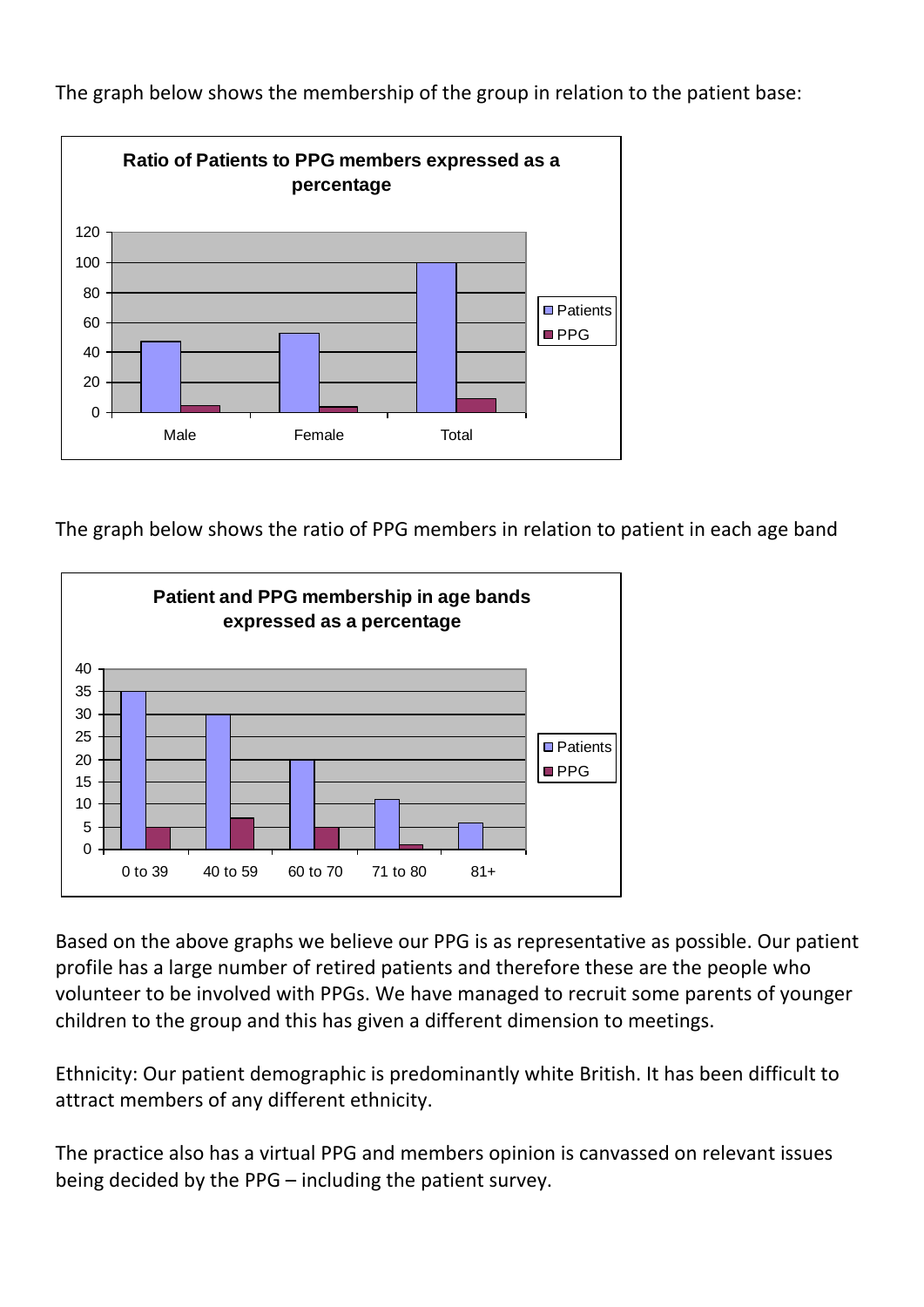## **DES Component 2**

## **Issues for the Local Practice Survey**

Between April and August the group met on the 24.4.12, 11.7.12 and on the 22.8.12 and the next patient survey was an agenda item at each meeting. The priorities for the next survey were agreed at the meeting in August - this is an excerpt from the minutes:

The conducting of the annual patient survey was discussed – it was agreed that we need to start this earlier than last year and it was decided to carry this out during the last week of October and the whole of November or until we have at least 200 responses. The rationale behind this was that the last week in October is half term and is also flu season so it would hopefully catch a representative patient group. A link to the survey is also to be put on the website and posters will be placed in surgeries and other community areas asking people to visit the website.

Last year the national survey was used but it was decided that we would tailor the 2012 survey to priorities that the group would identify taking into account the results of the last survey and patient feedback. Carol Wrack volunteered to administer the survey again and Rob Peacock will provide backup. Results of the survey are to be ready for discussion by the end of January.

Priorities for this year should include:

- a. The survey should be no longer than 2 sides of A4
- b. Whilst still gathering views on patient satisfaction it should ask other pertinent questions i.e. on age/sex/ethnicity, appointment availability and access, booking online and the practice website.
- c. Views should be collated on access to medication, particularly with regard to the service provided by pharmacy once the prescription has been collected, timely provision of medication and satisfaction with delivery arrangements.

## *The minutes of all meetings are placed on the website along with this report*

Unfortunately there was some delay in getting the format of the questionnaire agreed so the timescales slipped a little and the survey was actually run in December over the Christmas period and into January. Nevertheless it was felt that a good cross section of patient's views were canvassed.

## **Practice Survey**

The format of the questionnaire was designed by one of the group in a flow chart design.

## *Evidence attached:*

A copy of the patient survey is at Appendix 1 to this report.

The results consolidated results of the survey are at Appendix 2 to this report. The patients comments with regard to the survey are at Appendix 3 (Ayton and Seamer) and Appendix 4 (Snainton and Thornton Dale) to this report.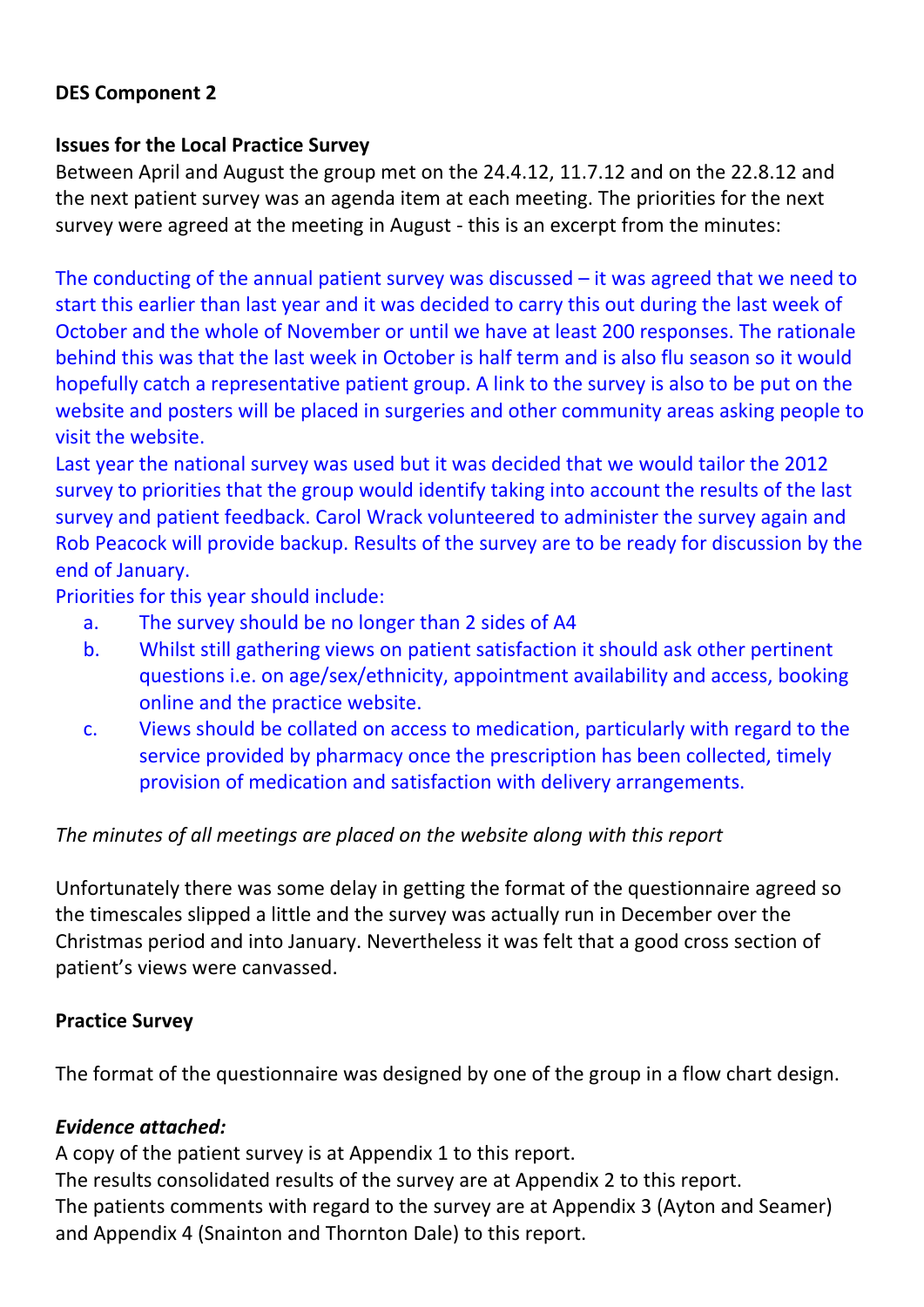## **DES Component 3**

## **Collating views and informing the PRG of the findings**

A copy of the survey was handed to patients when they attended for appointments or collected medication at each of our four sites. The survey was conducted until we had received at least 200 responses. The amount of responses from each site correlated with the amount of patients registered there.

The results of the survey were then collated by our statistics specialist Carol Wrack who recorded these in excel format in order to give the members of the PPG the opportunity of inspecting this system. Carol then collated the results which are at Appendix 2 to this report and listed the individual comments. Pam Saltmer Practice Manager then annotated the results with her comments and sent them out to the group via email for their comments.

### **DES Component 4 & 5**

The PPG emailed back their comments and feedback on the survey. The comments of the group were then collated and the whole survey, its results, comments and feedback from the group was discussed at the meeting on the  $1<sup>st</sup>$  March 2013. This discussion led to an action plan being developed.

### *Evidence attached:*

Minutes of the meeting on the  $1<sup>st</sup>$  March 2013 are at Appendix 5 to this report. 2012/2013 Action Plan is at Appendix 6 to this report.

### **DES Component 6**

This report, which will be updated when necessary, will be available on the practice website no later than 31<sup>st</sup> March 2013.

A copy of the report has been sent to the PPG Members and to Virtual group members. We will inform patients of the survey results in the next practice newsletter which will be available online and at surgery reception desks

A copy of the report will be placed in all waiting rooms for any interested patients who cannot access the website.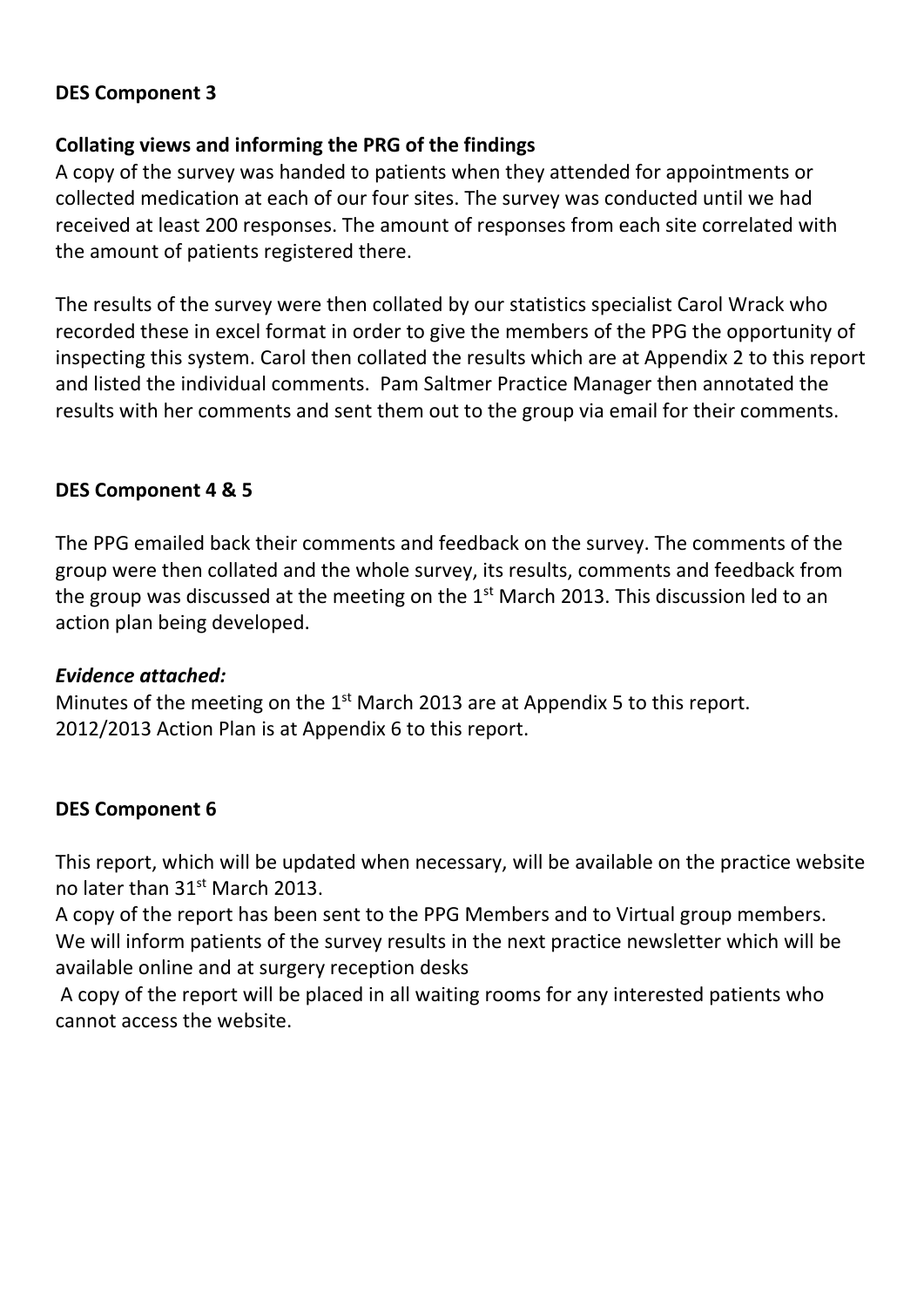# **Other DES components:**

# **West Ayton and Seamer**

# **Surgery Opening Hours and Access Arrangements**

|                        | <b>Monday</b>                                           | <b>Tuesday</b>                                               | Wednesday                                                  | <b>Thursday</b>                                          | Friday                                                  |
|------------------------|---------------------------------------------------------|--------------------------------------------------------------|------------------------------------------------------------|----------------------------------------------------------|---------------------------------------------------------|
|                        | <b>Dr Bartlett</b> $ 09.00 - 11.00 $<br>$15.00 - 18.00$ | $8.30 - 10.30$<br>16.30 - 18.00                              |                                                            | $09.00 - 11.00$<br>$16.00 - 17.30$                       |                                                         |
| Dr Ames                | $16.00 - 18.00$                                         |                                                              | $8.30 - 10.30$<br>$16.00 - 18.00$                          |                                                          |                                                         |
| Dr Reay                | $08.30 - 10.30$<br>$16.00 - 18.00$                      | $08.30 - 09.50$<br>$10.30 - 11.30$<br>(s)<br>$15.30 - 17.50$ | $8.30 - 10.30$<br>$16.30 - 18.00$                          | $08.30 - 9.50$<br>$10.30 - 11.30$ (s)<br>$16.00 - 18.00$ | $08.30 - 11.00$                                         |
| Dr<br><b>Hobkinson</b> |                                                         | $8.15 - 11.00$<br>$3.00 - 18.00$                             | $8.15 - 9.45$<br>$10.30 - 11.50$<br>(s)<br>$16.00 - 18.00$ |                                                          | $08.15 - 11.00$<br>$15.30 - 18.00$                      |
| Dr Krill               | $8.50 - 9.40$<br>$10.30 - 11.30$ (s)<br>15.00 - 18.00   |                                                              |                                                            | $8.30 - 10.30$<br>$16.00 - 18.00$                        | $8.30 - 9.40$<br>$10.30 - 11.30$ (s)<br>$15.00 - 18.00$ |

### **Snainton and Thornton Dale**

## **Surgery Opening Hours and Access Arrangements**

|                 | Monday                                           | Tuesday                                                     | Wednesday                                   | Thursday                           | Friday                                    |
|-----------------|--------------------------------------------------|-------------------------------------------------------------|---------------------------------------------|------------------------------------|-------------------------------------------|
|                 | Dr Robinson $(08.30 - 10.30)$<br>$15.00 - 18.00$ | $15.00 - 18.00$                                             | $08.30 - 09.30$<br>$11.00 - 12.00$<br>(T/D) |                                    | $8.30 - 10.30$<br>$15.00 - 18.00$         |
| Dr<br>Cappleman | $9.00 - 10.50$<br>(T/D)<br>$15.30 - 18.00$       | $8.30 - 9.30$<br>$11.00 - 12.00$<br>(T/D)<br>$3.30 - 18.00$ |                                             | $08.30 - 10.30$<br>$15.30 - 18.00$ |                                           |
| Dr Coppack      | $08.30 - 10.30$<br>$15.30 - 18.00$               |                                                             | $8.30 - 10.30$<br>$15.30 - 18.00$           | $15.30 - 18.00$                    | $8.30 - 9.30$<br>$11.00 - 12.00$<br>(T/D) |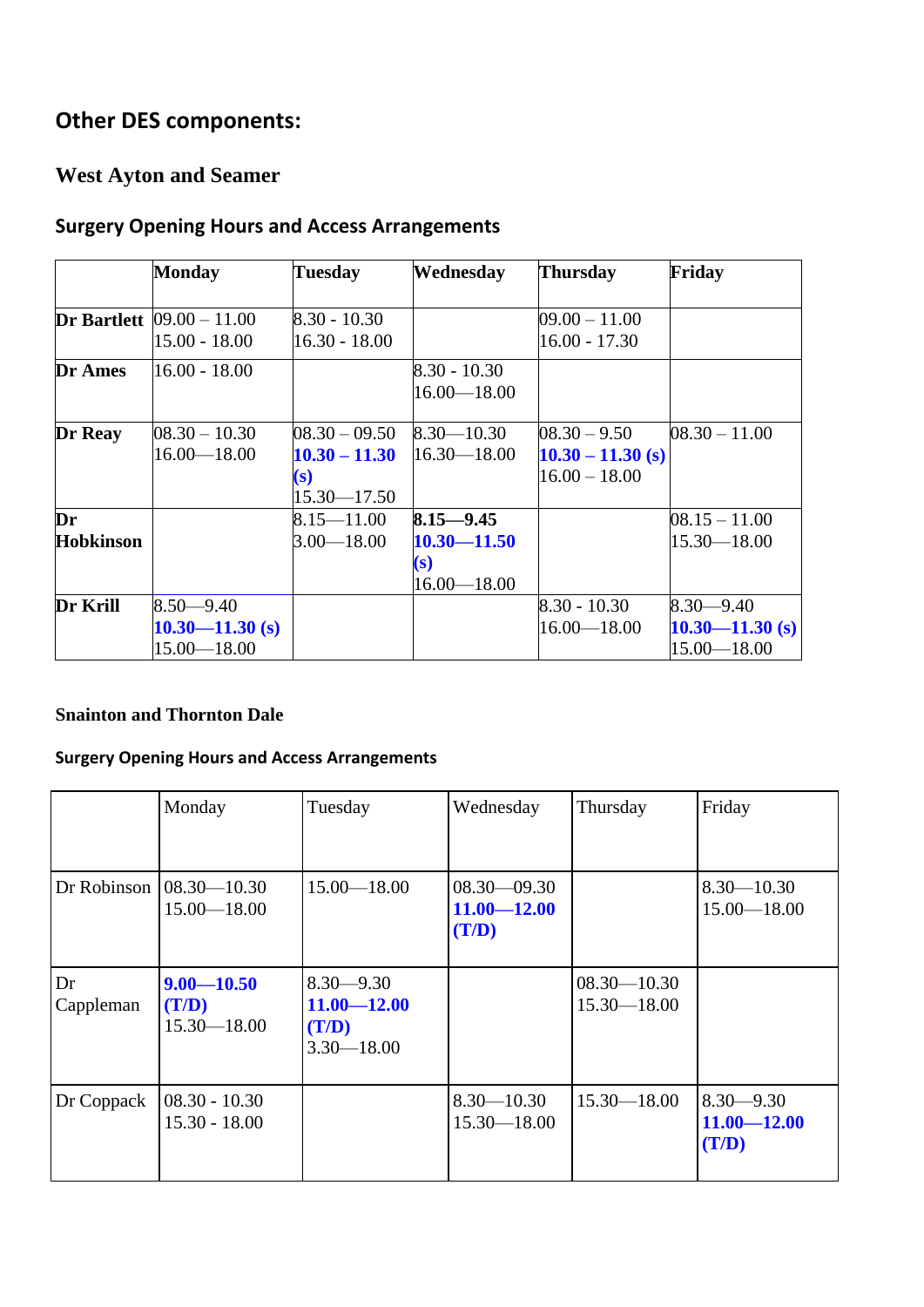The surgeries are closed on Bank Holidays.

All surgeries are by appointment and we will endeavor to see patients with urgent problems on the day.

## **SATURDAY MORNINGS**

We are able to offer a limited number of routine appointments to see a GP on Saturday mornings. We are also able to see patients with urgent problems.

## **Telephone Access**

Appointments West Ayton and Seamer 01723 863100 Snainton and Thornton Dale 01723 859302 Dispensary West Ayton 01723 864553 Snainton 01723 859302 When the practice is closed, and you require medical attention please phone the Surgery number and you will be transferred to the Out of Hours Service.

## **Website**

The practice has a website [www.ayton-snainton.co.uk](http://www.ayton-snainton.co.uk/) which contains lots of useful information. You are able to request your repeat medications and make appointments using a secure link from the website, please contact reception to receive your username and password.

## **Dispensary**

The practice is able to dispense medication to our patients who live more than a mile away from a chemist. The dispensary staff also deal with most aspects of repeat prescriptions and can assist with the majority of queries that you may have about your medication. Please see the above numbers to contact dispensary. When the surgery is closed for bank holidays there will be a notice available with the duty chemist opening times.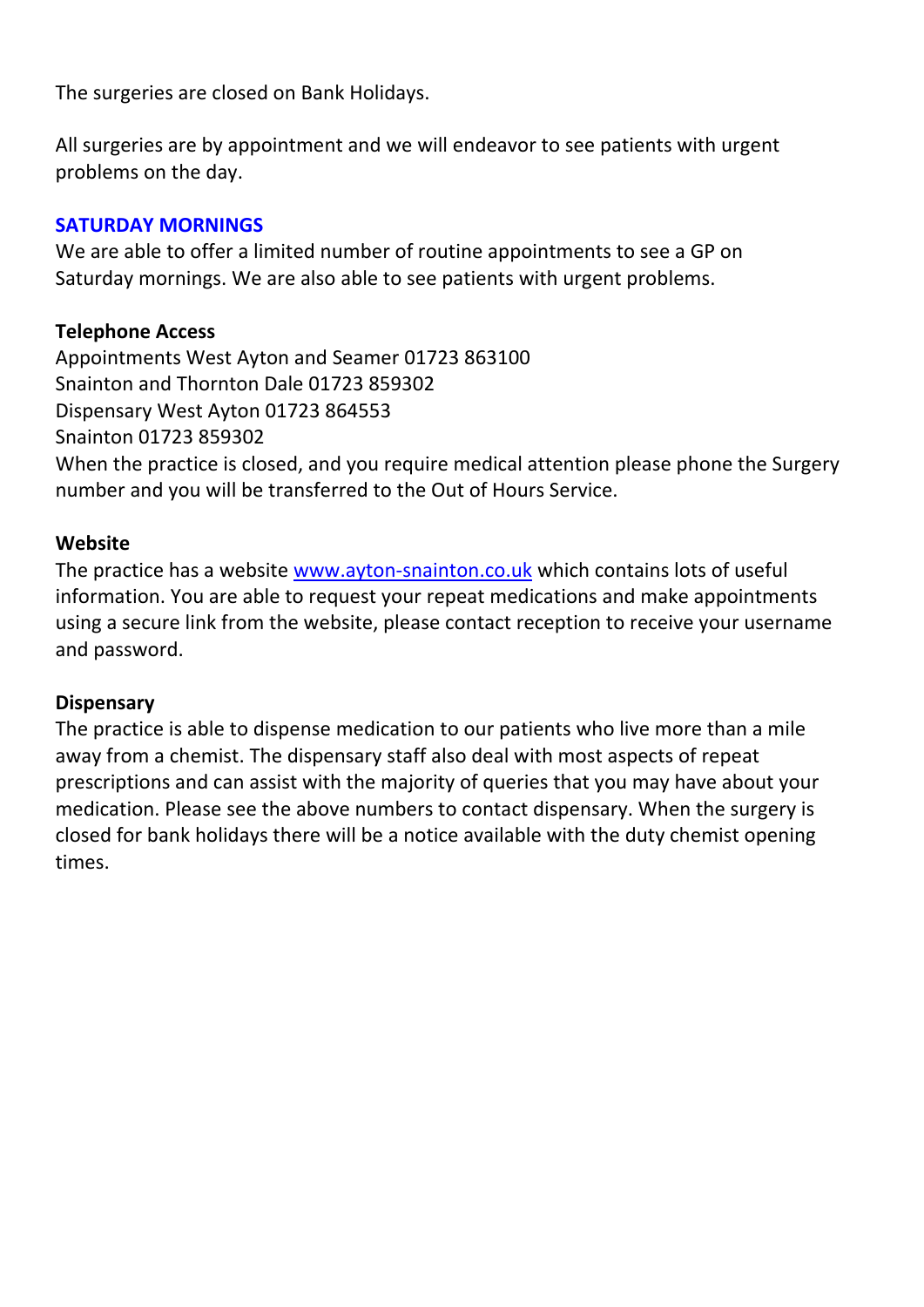# **Appendix 1 – Patient Survey PDF**

## [CLICK HERE TO DOWNLOAD SURVEY](http://www.ayton-snainton.co.uk/Survey/Appendix1.pdf)

# **Appendix 2 to the Patient Survey report – Consolidated Results**

### **PATIENT SURVEY – WEST AYTON AND SNAINTON SURGERY – 2013**

|                     |                                                          |                                                              | <b>AYTON</b>     | <b>SNAINTON</b>  | <b>COMBINED</b>                                                                  |       |  |  |
|---------------------|----------------------------------------------------------|--------------------------------------------------------------|------------------|------------------|----------------------------------------------------------------------------------|-------|--|--|
|                     | <b>GENDER</b>                                            | <b>MALE</b>                                                  | 31               | 40               | 71                                                                               | 35.5% |  |  |
| <b>ABOUT YOU</b>    |                                                          | <b>FEMALE</b>                                                | 69               | 60               | 129                                                                              | 64.5% |  |  |
|                     |                                                          | Expected – there are often more female attendances than male |                  |                  |                                                                                  |       |  |  |
|                     | <b>AGE</b>                                               | 16<                                                          | $\boldsymbol{0}$ |                  | 1                                                                                | 0.5%  |  |  |
|                     |                                                          | 16-44                                                        | 23               | 17               | 40                                                                               | 20%   |  |  |
|                     |                                                          | 45-64                                                        | 39               | 37               | 76                                                                               | 38.0% |  |  |
|                     |                                                          | $65 - 74$                                                    | 18               | 34               | 52                                                                               | 26.0% |  |  |
|                     |                                                          | < 75                                                         | 18               | 11               | 29                                                                               | 14.5% |  |  |
|                     |                                                          |                                                              |                  |                  | This is about the same split as when we carried out the last survey which        |       |  |  |
|                     | reflects our patient demographic                         |                                                              |                  |                  |                                                                                  |       |  |  |
|                     | <b>ETHNICITY</b>                                         | White<br><b>British</b>                                      | 99               | 97               | 196                                                                              | 98.0% |  |  |
|                     |                                                          | White Irish                                                  | $\mathbf{1}$     | $\mathbf{1}$     | $\overline{2}$                                                                   | 1.0%  |  |  |
|                     |                                                          | White<br>European                                            | $\overline{0}$   | $\overline{0}$   | $\overline{0}$                                                                   | 0.0%  |  |  |
|                     |                                                          | <b>Black British</b>                                         | $\overline{0}$   | 1                | 1                                                                                | 0.9%  |  |  |
|                     |                                                          | <b>Black</b><br>Caribbean                                    | $\overline{0}$   | $\overline{0}$   | $\overline{0}$                                                                   | 0.0%  |  |  |
|                     |                                                          | <b>Black</b><br>African                                      | $\overline{0}$   | $\overline{0}$   | $\overline{0}$                                                                   | 0.0%  |  |  |
|                     |                                                          | Indian                                                       | $\boldsymbol{0}$ | $\boldsymbol{0}$ | $\theta$                                                                         | 0.0%  |  |  |
|                     |                                                          | Pakistani                                                    | $\overline{0}$   | $\overline{0}$   | $\overline{0}$                                                                   | 0.0%  |  |  |
|                     |                                                          | Bangladeshi                                                  | $\overline{0}$   | $\overline{0}$   | $\overline{0}$                                                                   | 0.0%  |  |  |
|                     |                                                          | Chinese                                                      | $\overline{0}$   | $\boldsymbol{0}$ | $\overline{0}$                                                                   | 0.0%  |  |  |
|                     |                                                          | Other                                                        | $\theta$         | $\theta$         | $\overline{0}$                                                                   | 0.0%  |  |  |
|                     | Expected – this reflects our patient demographic         |                                                              |                  |                  |                                                                                  |       |  |  |
|                     | Making                                                   | Book in<br>Advance                                           | 61               | 60               | 121                                                                              | 78.1% |  |  |
| <b>APPOINTMENTS</b> | Your<br>Appointment                                      | Book it<br>Today                                             | 18               | 16               | 34                                                                               | 21.9% |  |  |
|                     |                                                          | Come in<br>today, no                                         | $\overline{0}$   | $\overline{0}$   | $\overline{0}$                                                                   | 0.0%  |  |  |
|                     |                                                          | booking                                                      |                  |                  |                                                                                  |       |  |  |
|                     |                                                          |                                                              |                  |                  | <b>Expected that same day bookings would be slightly more ACTION: make</b>       |       |  |  |
|                     |                                                          |                                                              |                  |                  | more people aware of same day service – particularly for urgent problems         |       |  |  |
|                     | Specific                                                 | Yes                                                          | 63               | 55               | 118                                                                              | 80.3% |  |  |
|                     | Doctor                                                   | N <sub>o</sub>                                               | 13               | 16               | 29                                                                               | 19.7% |  |  |
|                     |                                                          |                                                              |                  |                  | This is to be expected as the GPs run a personal list system where patients like |       |  |  |
|                     | to see their own doctor and provides continuity of care. |                                                              |                  |                  |                                                                                  |       |  |  |
|                     | How                                                      | Same Day                                                     | 23               | 25               | 48                                                                               | 33.3% |  |  |
|                     | Quickly did                                              | 2-4 Days                                                     | 52               | 42               | 94                                                                               | 65.3% |  |  |
|                     | you get seen                                             | 5 days or<br>more                                            | $\overline{2}$   | $\Omega$         | $\overline{2}$                                                                   | 1.4%  |  |  |
|                     |                                                          |                                                              |                  |                  | Less people came the same day than expected but that could have been what        |       |  |  |
|                     | they wanted when they booked the appointment.            |                                                              |                  |                  |                                                                                  |       |  |  |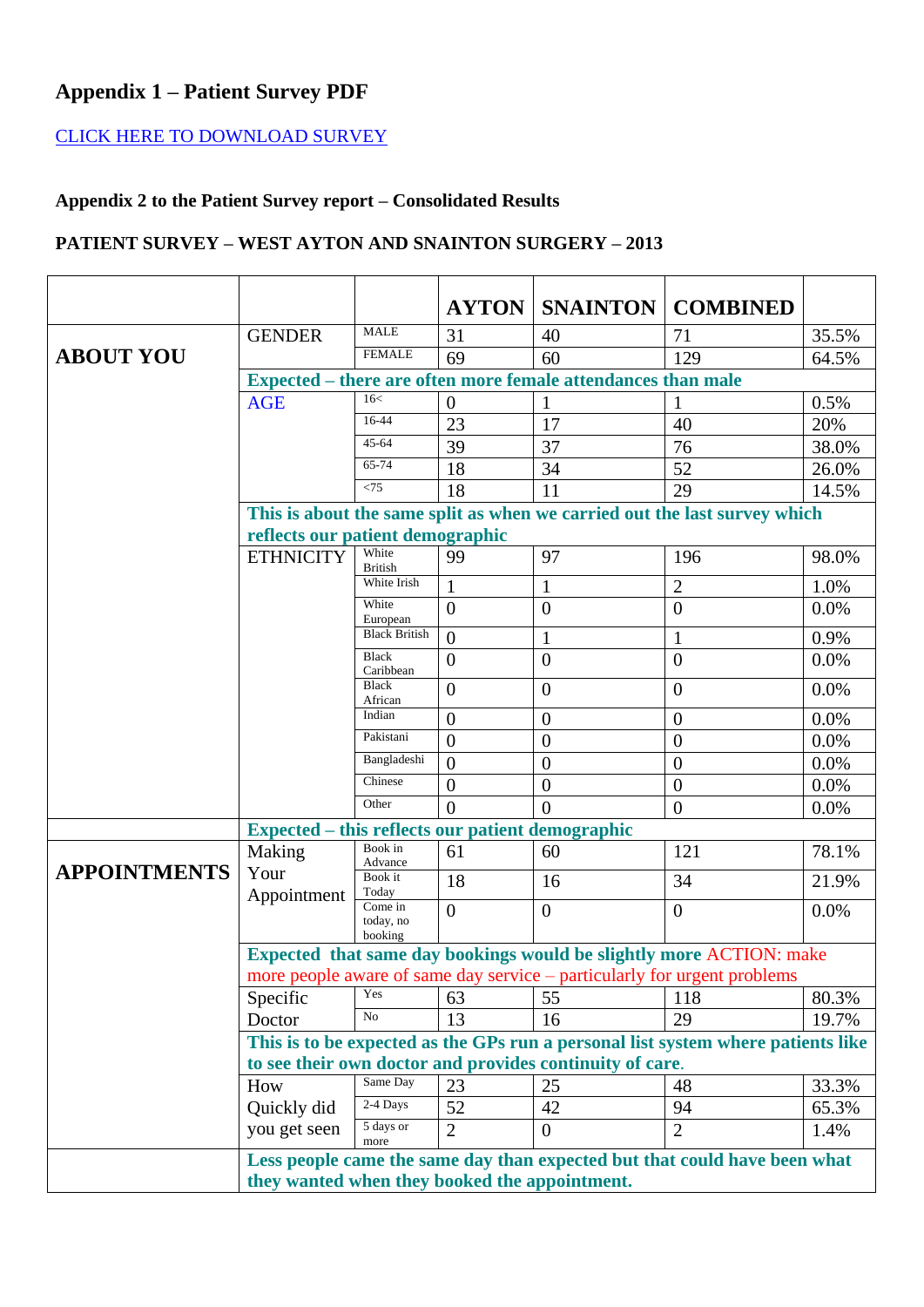|                 | Do You                                                                                                                                               | Yes                             | 54               | 49             | 103            | 57.9% |  |  |
|-----------------|------------------------------------------------------------------------------------------------------------------------------------------------------|---------------------------------|------------------|----------------|----------------|-------|--|--|
| <b>BOOKING</b>  | <b>Know About</b>                                                                                                                                    | No                              | 36               | 39             | 75             | 42.1% |  |  |
| <b>ONLINE</b>   | Online                                                                                                                                               |                                 |                  |                |                |       |  |  |
|                 | <b>Booking</b>                                                                                                                                       |                                 |                  |                |                |       |  |  |
|                 | More know about this facility than expected                                                                                                          |                                 |                  |                |                |       |  |  |
|                 | Online                                                                                                                                               | Male                            | 17               | 19             | 36             | 35.0% |  |  |
|                 | Awareness                                                                                                                                            |                                 | (31.5%)          | $(38.8\%)$     |                |       |  |  |
|                 |                                                                                                                                                      | Female                          | 37 (68.5%)       | 30             | 67             | 65.0% |  |  |
|                 |                                                                                                                                                      |                                 |                  | $(61.2\%)$     |                |       |  |  |
|                 | <b>Correlates with responses received</b>                                                                                                            |                                 |                  |                |                |       |  |  |
|                 | Have you                                                                                                                                             | Yes                             | 15               | 5              | 20             | 19.4% |  |  |
|                 | Booked an                                                                                                                                            | N <sub>o</sub>                  | 34               | 49             | 83             |       |  |  |
|                 | Online                                                                                                                                               |                                 |                  |                |                |       |  |  |
|                 | Appointment                                                                                                                                          |                                 |                  |                |                |       |  |  |
|                 | Quite low when you take those who know about it into consideration -                                                                                 |                                 |                  |                |                |       |  |  |
|                 | maybe its personal choice. Action: continue to publicise booking online                                                                              |                                 |                  |                |                |       |  |  |
|                 | <b>Know But</b>                                                                                                                                      |                                 | 34               | 42             | 76             | 73.8% |  |  |
|                 | Not used                                                                                                                                             |                                 |                  |                |                |       |  |  |
|                 | Think that is a matter of personal preference for our patient demographic                                                                            |                                 |                  |                |                |       |  |  |
|                 | How easy                                                                                                                                             | Very easy                       | 12               | 7              | 19             |       |  |  |
|                 | was it to                                                                                                                                            | Not So Easy                     | $\boldsymbol{0}$ | $\overline{0}$ | $\overline{0}$ |       |  |  |
|                 | <b>Book Online</b>                                                                                                                                   | Rather Hard                     | $\mathbf{1}$     | $\theta$       |                |       |  |  |
|                 |                                                                                                                                                      | Impossible                      | $\overline{2}$   | $\theta$       | $\overline{2}$ |       |  |  |
|                 | The majority who booked online found it easy but it would be good to                                                                                 |                                 |                  |                |                |       |  |  |
|                 | know what the problems were for those who found it hard/impossible so                                                                                |                                 |                  |                |                |       |  |  |
|                 | that we can rectify any problems.                                                                                                                    |                                 |                  |                |                |       |  |  |
|                 | Why Have                                                                                                                                             | Have Log in $-$<br>Not required | $\overline{4}$   | $\overline{4}$ | 8              |       |  |  |
|                 | You Not                                                                                                                                              | No Log In                       | 3                | 3              | 6              |       |  |  |
|                 | <b>Used Online</b>                                                                                                                                   | Prefer in Person                | 27               | 36             | 63             | 82.9% |  |  |
|                 | <b>Booking</b>                                                                                                                                       | or Phone                        | $(79.4\%)$       | $(85.7\%)$     |                |       |  |  |
|                 |                                                                                                                                                      | Other                           | $\overline{4}$   |                | 5              |       |  |  |
|                 |                                                                                                                                                      |                                 |                  |                |                |       |  |  |
|                 | It's interesting that people prefer to book in person - this may be because<br>our patient population find it easier and more preferable to speak to |                                 |                  |                |                |       |  |  |
|                 | someone in person and to discuss options available. The website gives a                                                                              |                                 |                  |                |                |       |  |  |
|                 | range of options but this may not suit some people. The reception staff                                                                              |                                 |                  |                |                |       |  |  |
|                 | have good feedback from patients with regard to helpfulness – the                                                                                    |                                 |                  |                |                |       |  |  |
|                 | comments received with this survey bear this out. It may be that the                                                                                 |                                 |                  |                |                |       |  |  |
|                 | receptionist is the only person that the patient has spoken to that day and                                                                          |                                 |                  |                |                |       |  |  |
|                 | this type of contact makes a difference in a rural community.                                                                                        |                                 |                  |                |                |       |  |  |
|                 | <b>HAVE You</b>                                                                                                                                      | Yes                             | 24               | 16             | 40             | 21.9% |  |  |
| <b>PRACTICE</b> | Used                                                                                                                                                 | No                              | 67               | 76             | 143            | 78.1% |  |  |
| <b>WEBSITE</b>  | Practice                                                                                                                                             |                                 |                  |                |                |       |  |  |
|                 | Website                                                                                                                                              |                                 |                  |                |                |       |  |  |
|                 | This is surprising. We have tried to publicise the website but perhaps we                                                                            |                                 |                  |                |                |       |  |  |
|                 | need to do this more. ACTION: Need to think of ways to make more people                                                                              |                                 |                  |                |                |       |  |  |
|                 | aware of the website.                                                                                                                                |                                 |                  |                |                |       |  |  |
|                 | Website                                                                                                                                              | Male                            | $7(29.2\%)$      | 5(31.3%)       | 12             | 30.0% |  |  |
|                 | Usage                                                                                                                                                |                                 |                  |                |                |       |  |  |
|                 |                                                                                                                                                      | Female                          | 17               | 11             | 28             | 70.0% |  |  |
|                 |                                                                                                                                                      |                                 | $(70.8\%)$       | $(68.8\%)$     |                |       |  |  |
|                 | Again this corresponds with the split in responses                                                                                                   |                                 |                  |                |                |       |  |  |
|                 |                                                                                                                                                      |                                 |                  |                |                |       |  |  |
|                 |                                                                                                                                                      |                                 |                  |                |                |       |  |  |
|                 |                                                                                                                                                      |                                 |                  |                |                |       |  |  |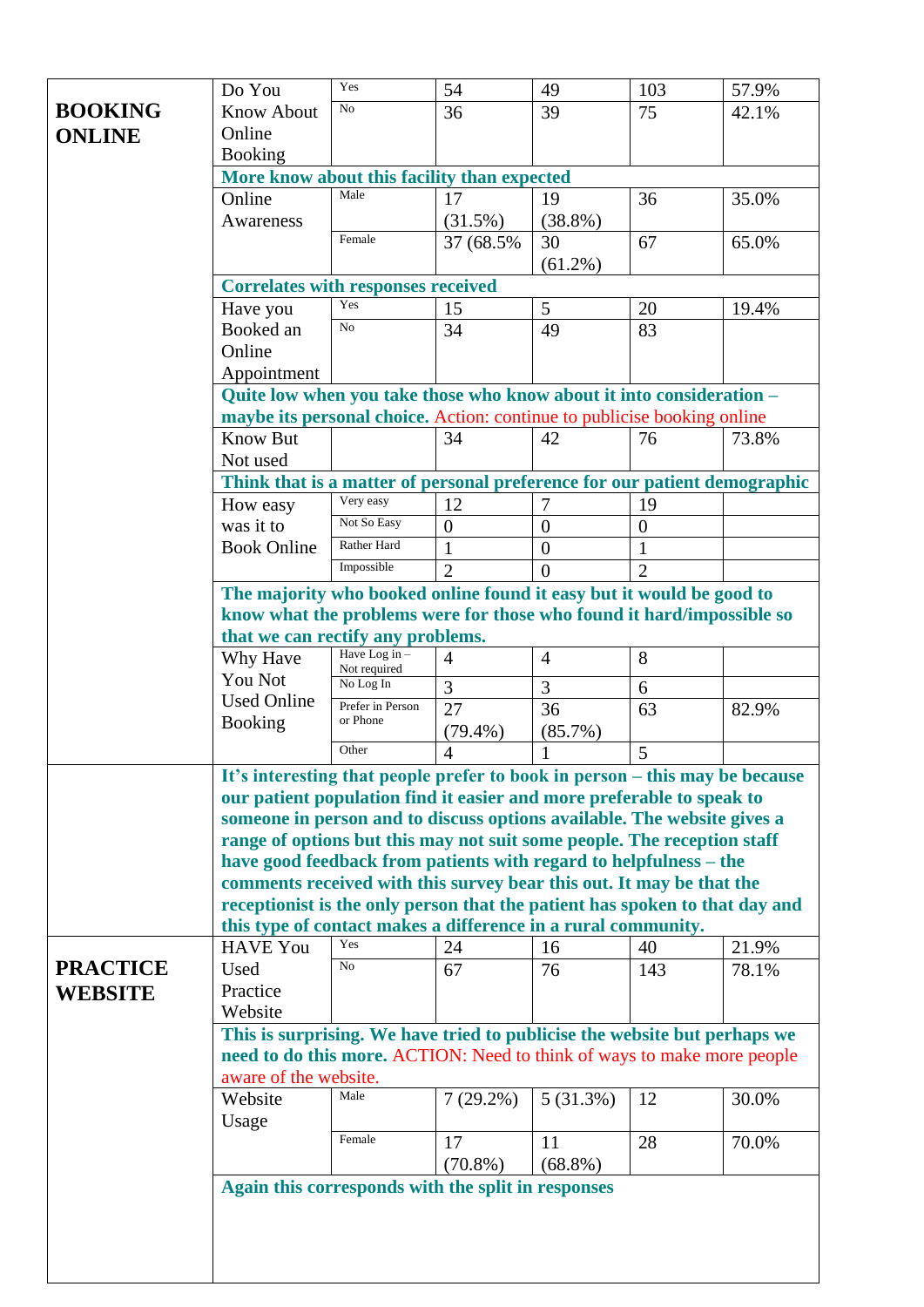|                     | Have You                                                                  | Yes                                                                                                                                                  | 21             | 13             | 34             |       |  |  |
|---------------------|---------------------------------------------------------------------------|------------------------------------------------------------------------------------------------------------------------------------------------------|----------------|----------------|----------------|-------|--|--|
|                     | Found The                                                                 | No                                                                                                                                                   | $\overline{0}$ | $\overline{0}$ | $\overline{0}$ |       |  |  |
|                     | website                                                                   |                                                                                                                                                      |                |                |                |       |  |  |
|                     | Useful                                                                    |                                                                                                                                                      |                |                |                |       |  |  |
|                     |                                                                           | All those who visited found the website useful which is encouraging -                                                                                |                |                |                |       |  |  |
|                     |                                                                           | again we need to publicise its existence more.                                                                                                       |                |                |                |       |  |  |
|                     | How is The                                                                | General Info                                                                                                                                         | 10             | 6              | 16             | 40%   |  |  |
|                     | Website                                                                   | <b>Bookings</b>                                                                                                                                      | 10             | $\overline{7}$ | 17             | 42.5% |  |  |
|                     | Being Used                                                                | Repeat<br>Prescriptions                                                                                                                              | 17             | 9              | 26             | 65.0% |  |  |
|                     |                                                                           | <b>Contact Details</b>                                                                                                                               | 5              | 3              | 8              | 20.0% |  |  |
|                     |                                                                           | Get Surgery<br>Times                                                                                                                                 | 8              | $\overline{7}$ | 15             | 37.5% |  |  |
|                     |                                                                           | Other                                                                                                                                                | $\theta$       | $\theta$       | $\overline{0}$ | 0.0%  |  |  |
|                     | The split between bookings and repeat prescriptions is about what would   |                                                                                                                                                      |                |                |                |       |  |  |
|                     | have been expected. Its nice to see that people use it for general info   |                                                                                                                                                      |                |                |                |       |  |  |
|                     | Do You Get                                                                | Yes                                                                                                                                                  | 33 (33%)       | 75 (75%)       | 108            | 54%   |  |  |
| <b>GETTING</b>      | Your                                                                      | No                                                                                                                                                   | 63 (63%)       | 20(20%)        | 83             | 41.5% |  |  |
| <b>YOUR</b>         | Medicines                                                                 | <b>OTHER</b>                                                                                                                                         | $\overline{0}$ | $\theta$       | $\overline{0}$ |       |  |  |
| <b>MEDICINES</b>    | From The                                                                  |                                                                                                                                                      |                |                |                |       |  |  |
|                     | Surgery                                                                   |                                                                                                                                                      |                |                |                |       |  |  |
|                     | Fairly consistent with the number of patients who are dispensing and      |                                                                                                                                                      |                |                |                |       |  |  |
|                     |                                                                           | non-dispensing                                                                                                                                       |                |                |                |       |  |  |
|                     | Medicines                                                                 | Collect                                                                                                                                              | 53 (53%)       | 22(22%)        | 75             | 37.5% |  |  |
|                     | Collected or                                                              | Deliver                                                                                                                                              | 8(8%)          | 5(5%)          | 13             | 6.5%  |  |  |
|                     | Delivered                                                                 |                                                                                                                                                      |                |                |                |       |  |  |
|                     | <b>Again this is fairly consistent</b>                                    |                                                                                                                                                      |                |                |                |       |  |  |
|                     | How Long                                                                  | 24 <hours< th=""><th>38 (38%)</th><th>41 (41%)</th><th>79</th><th>39.5%</th></hours<>                                                                | 38 (38%)       | 41 (41%)       | 79             | 39.5% |  |  |
|                     | Do You wait                                                               | 24-48Hours                                                                                                                                           | 51 (51%)       | 49 (49%)       | 100            | 50%   |  |  |
|                     | For Your                                                                  | <48Hours                                                                                                                                             | $1(1\%)$       | 2(2%)          | 3              | 3%    |  |  |
|                     | Medicines                                                                 |                                                                                                                                                      |                |                |                |       |  |  |
|                     | This is pleasing – we ask patients to give 48 hours notice of collecting  |                                                                                                                                                      |                |                |                |       |  |  |
|                     |                                                                           | their medication. If they have ordered colostomy products etc. we ask                                                                                |                |                |                |       |  |  |
|                     | that they give us at least 3 days notice. That almost 40% of patients get |                                                                                                                                                      |                |                |                |       |  |  |
|                     |                                                                           | their medication within 24 hours is good and that all but 3 patients (who<br>may have needed to give longer notice) received them within the 48 hour |                |                |                |       |  |  |
|                     | target.                                                                   |                                                                                                                                                      |                |                |                |       |  |  |
|                     | How satisfied                                                             | Very Satisfied                                                                                                                                       | 94 (94%)       | 87 (87%)       | 181            | 90.5% |  |  |
| <b>SATISFACTION</b> | are You by                                                                | Fairly Satisfied                                                                                                                                     | 6(6%)          | $9(9\%)$       | 15             | 7.5%  |  |  |
|                     | the service                                                               | Fairly                                                                                                                                               | $\Omega$       | $\theta$       | $\overline{0}$ | 0%    |  |  |
|                     | Provided                                                                  | Dissatisfied<br>Very                                                                                                                                 |                |                |                |       |  |  |
|                     |                                                                           | Dissatisfied                                                                                                                                         | $\Omega$       | $\Omega$       | $\overline{0}$ | 0%    |  |  |
|                     | Again, a very pleasing result with over 90% of people being very          |                                                                                                                                                      |                |                |                |       |  |  |
|                     | satisfied with the service. The comments attached to this document bear   |                                                                                                                                                      |                |                |                |       |  |  |
|                     | this out with very few people giving any adverse comment.                 |                                                                                                                                                      |                |                |                |       |  |  |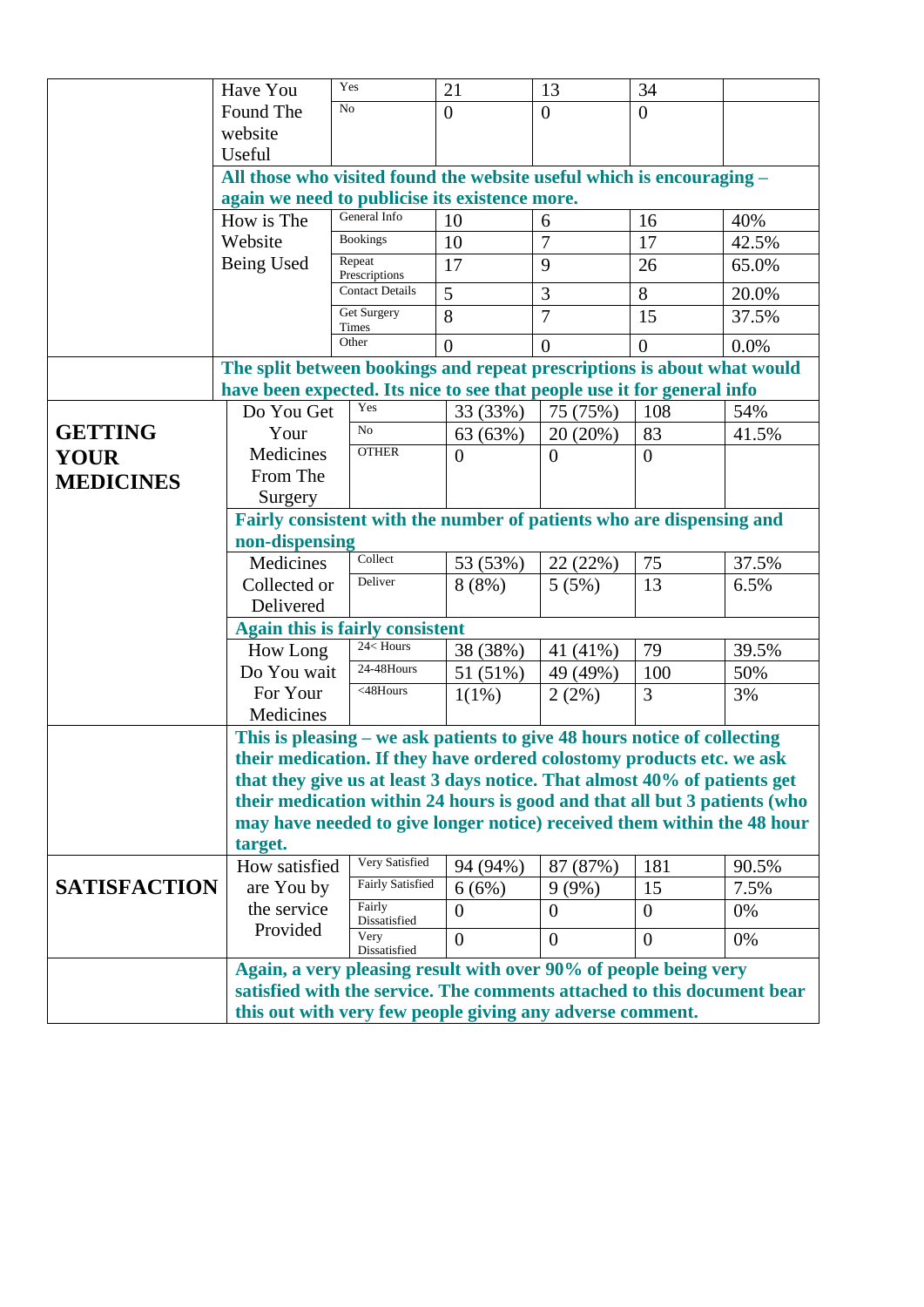## **Appendix 3 to the Patient Survey Report 2013**

### **PATIENT SURVEY COMMENTS – WEST AYTON/SEAMER**

1. It would help if the Practice could send an email to confirm that prescriptions are ready We dispense around 8000 items per month so this would be impractical unless our clinical system would do this automatically which it won't at the moment – I can submit this as a development request though. The other problem is that we don't have everyone's email address so capturing these would increase workload.

2. Pharmacy can often be brusque on the phone when ringing in for repeat prescriptions

10. It is most inconvenient having to go to Morrisons to collect tablets, when we know there is a very good pharmacy at the surgery which has always served us well in the past.

12. As I get older and possible not drive, I know I can get my medicines delivered but how long will I wait? We perhaps need to publicise delivery times - posters in waiting areas

13. Please lobby to get this silly situation whereby we live next door to the surgery yet cannot collect medication from the surgery. This wastes time and increases car use and thus CO2 emissions.

16. When you ask about appointments and specific doctors – it depends on the ailment as to whether I need to see a specific doctor.

26. Don't have a computer – I find everyone at Ayton surgery extremely helpful and nothing too much trouble.

31. Fantastic practice, reception, prescriptions, doctors, nurses all so helpful and professional. No complaints whatsoever.

33. Excellent service from all staff at the surgery at all times.

34. The quality of service provided by this surgery is excellent at all times. One receptionist is very unpleasant and unhelpful but all the rest are fantastic and are a credit to the surgery, they are very efficient and could not be more helpful. Thank you

41. We used to have our medication from the surgery, this was great until the powers that be decided to place an unwanted, unnecessary, expensive chemist in the village. We have no complaints regarding our surgery.

46. it would be better if medication was dispensed from your premises for all patients especially the elderly at all times. Transport to and from the doctors is also an issue for elderly or disabled people and needs to be addressed.

This issue is already being discussed by the PPG

52. Site keeps saying the service is not available. The practice did not respond to your log in request. I have already obtained my NEW USER ID No. The same problem has been like this for a few weeks and also happens when my wife logs in.

This is the first report we have had of this happening – will investigate but it could be an issue with the patient's computer system.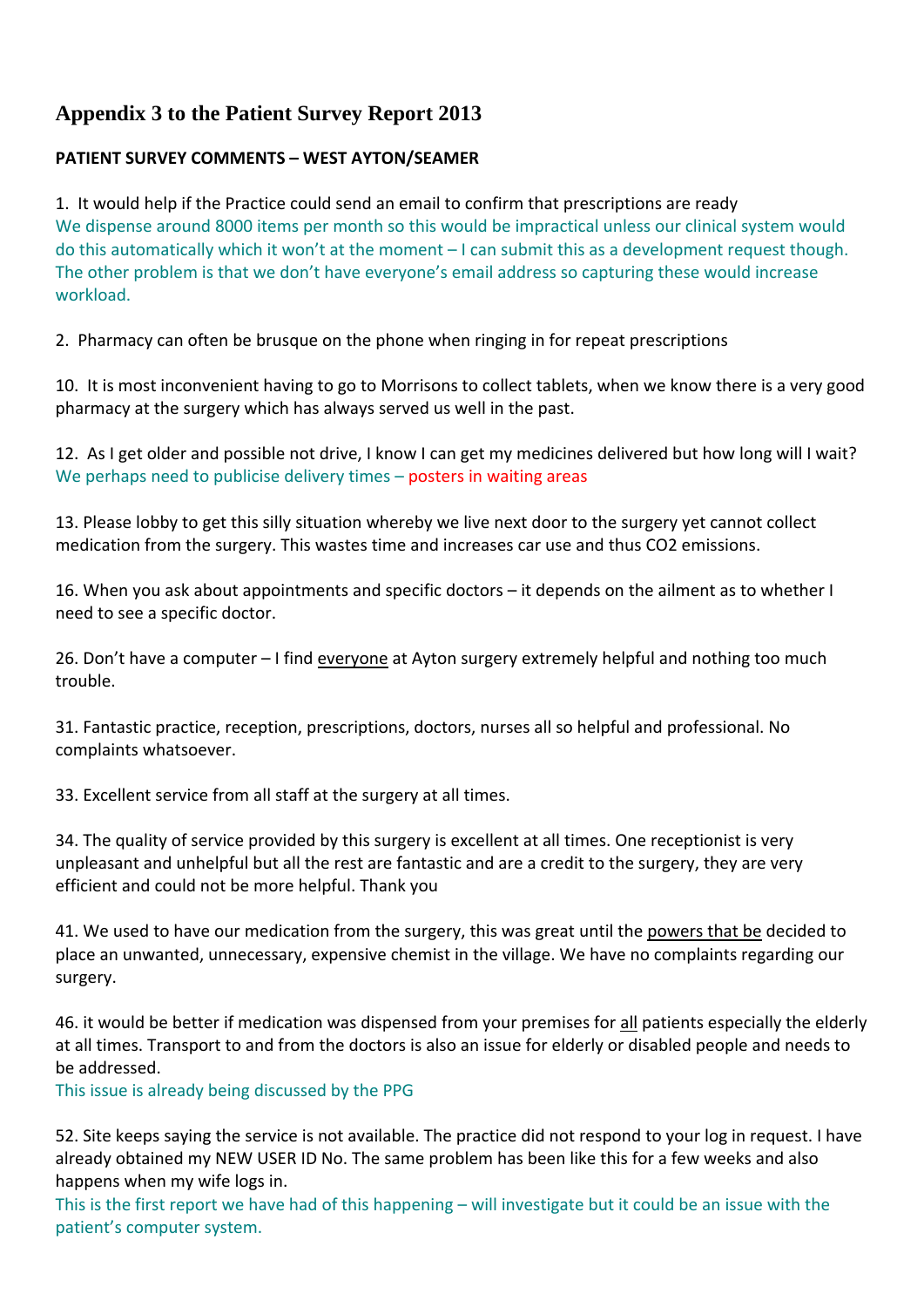55. I preferred when I received drugs here (prescription)

57. Not tried to book on line yet

58. Being allowed to collect medication direct from the surgery and end the subsidy to a chemist who does not cover the hours and days the surgery is open.

61. Certain receptionists have a rather abrupt tone and seem unhelpful. More communication is needed when they go off line. At times, I think I have been cut off and call back. Some don't seem to have the necessary computer skills to use software.

This is a training issue and will be discussed at the next staff meeting

68. Found the form/questionnaire hard to follow. Prefer layout of previous questionnaires

75. Why I made my appointment by phone this time: I didn't have my computer on when I decided to make my review appointment so telephoned on this occasion but I find your website easy to use. What a messy form

76. Excellent.

79. I haven't needed to book a Drs Appointment lately. I like the book online idea, so when I do need an appointment I'll sort out a log in and password.

80. I find the receptionists always friendly and helpful and always try to get you an appointment as soon as possible.

84. Better pay for all staff  $\odot$  Continue as you are, give training to other 'professional services' in compassionate care, also symptoms of shock! Thank you for all your support! I am so sorry I missed appointment!

85. Continue with good care. Less longer waiting times!

93. Not the easiest questionnaire to complete – 'bit like snakes and ladders!'

97. Due to government legislations that I'm not permission to collect my prescription from the surgery of which I live in Hutton Buscel. Due to this order it's both inconvenient and time wasting. I'm fully aware that in your powers nothing can be done. I bring this problem to your attention with frustration. Yours sincerely.

98. Reception will help me to get appointment if urgent on same day. V good

99. You hear in the media of patients waiting days for appointments, thankfully this is not the case at this surgery. The service provided (in my experience) is very satisfactory.

#### **Review of Comments**

Ten comments on how happy people are with the service – particularly that provided y the reception staff and recognising what a difficult job they have to do.

Three comments that reception can be short at times – this is probably because we are so busy that they really only have time to deal with the problem in hand – will raise at a staff meeting.

Seven comments stating that patients are unhappy with the dispensing rights being withdrawn from them. Some quoting that they get an inferior service from the chemist in the village and that they feel that they got a much better service when they were allowed to have their medication dispensed from the surgery. Four comments stating that patients were unhappy with the layout of the questionnaire.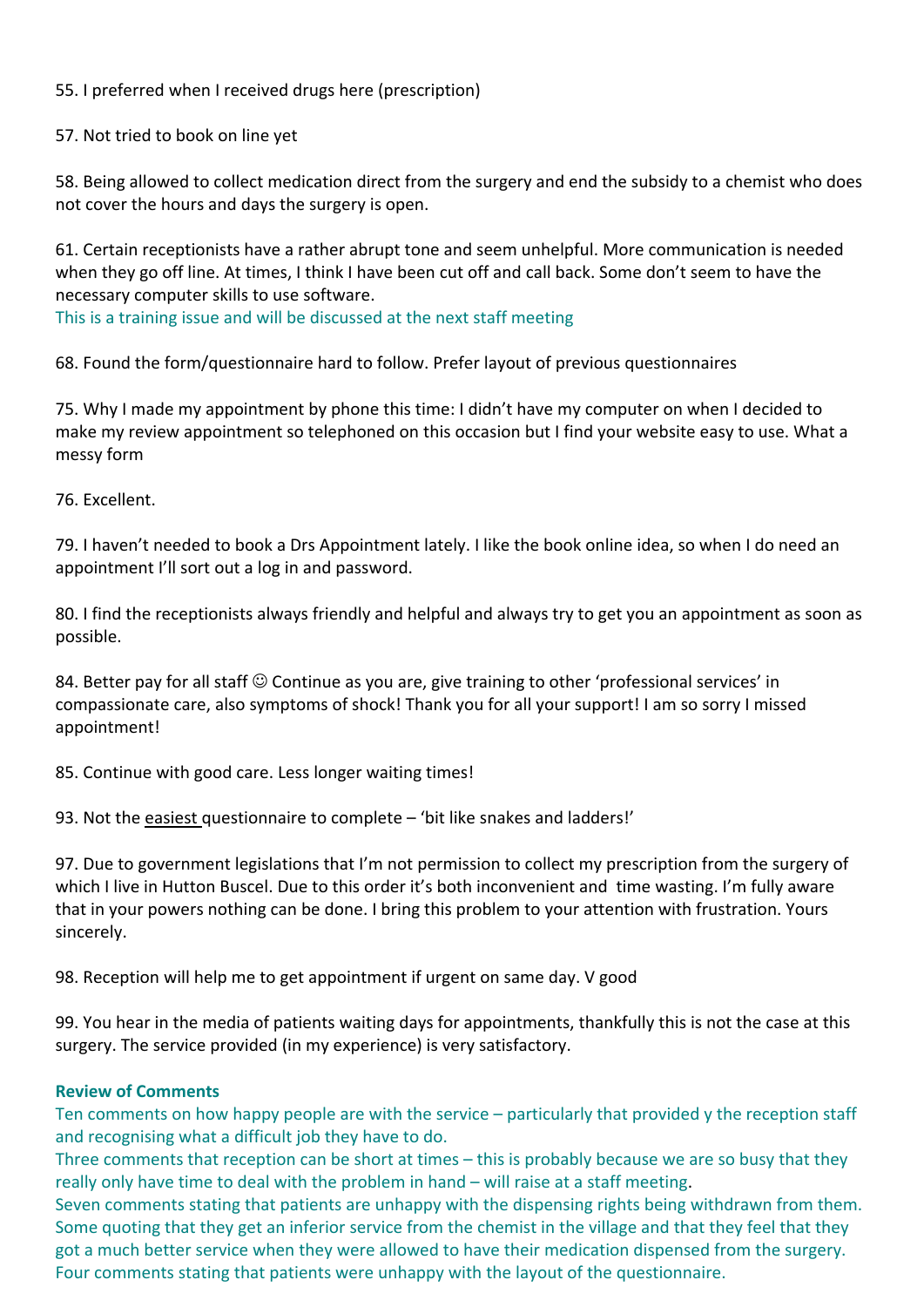## **Appendix 4 to the Patient Survey Report 2013**

### **PATIENT SURVEY COMMENTS – SNAINTON/THORNTON DALE**

#### 2. Am very satisfied  $\odot$

5. I would love to know what other services are offered or if they are available to patients (NHS). For example – is it possible to see an osteopath on the NHS or is this a private patient option only at a clinic that does it. (Can NHS patients get a discount from an osteopath attached to the surgery?) This information is available on the NHS Choices website – we have recently agreed to promote the use of this site to our patients. The practice do not have an osteopath attached to the surgery.

6. The receptionist and everyone else, doctors, practice nurses are lovely. I am so grateful to them all.

27. Regular appointments made while as surgery others by phone as req'd

36. Our Surgery is the best we've ever had. 10/10

43. I have always had excellent service from the surgery. In particular when I ask for an appointment for children they have always been seen that day.

55. Form complicated

61. I like/need to exercise and walk to the surgery

65. I feel the Snainton practice provides an excellent service to the community. The Staff and Doctors are very helpful and caring. There is a minimal wait in obtaining an appointment and I really have no suggestions for improvement.

78. I had login and password but have lost them so make appt over phone.

82. I am very happy with the service I receive and can't think how you could improve on the excellence already achieved!

#### 91. Better car parking.

We are restricted as to the car parking spaces we have available at Snainton (around 10) we have investigated possibilities of further land to increase this space but to no avail.

97. Not on the internet.

#### **Review of comments**

Five comments on how happy people are with the service – with all staff groups One comment that the form is complicated.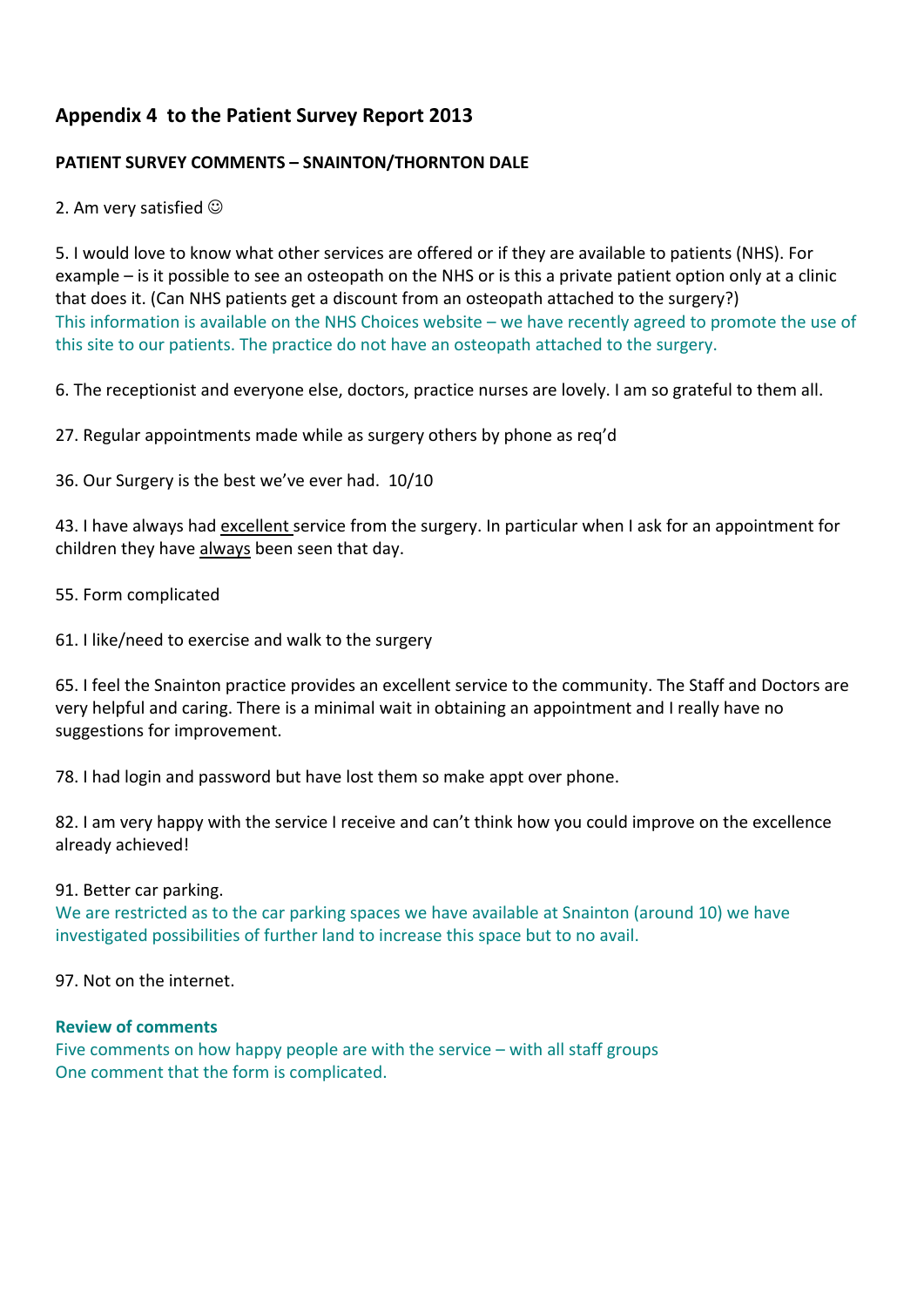## **Appendix 5**

### **Dr P J Robinson and Partners – Patient Participation Group Meeting**

### **Minutes of Meeting on 8th March 2013 at 2pm at West Ayton Surgery**

Present: Leo McGrory (Chair), David Pearce, David Porter, Julie Janes, Lesley Clargo, Clare Baker, Pam Saltmer and Carol Wrack

Apologies: Keith Taylor, Kay Stockill

**1. Welcome:** Leo McGrory welcomed everyone to the Meeting.

### **2**. **Minutes of the Last Meeting:**

It was agreed that the minutes were a true and accurate record.

### **3. Matters Arising:**

a. Fair Funding Allocation – Leo wrote to Robert Goodwill and Ann Mackintosh outlining the underfunding to the area and asking for their help. Scarborough and Ryedale are the most heavily underfunded areas of the country despite having one of the most deprived areas (Scarborough Castle Ward) within its boundaries.

Robert Goodwill's reply was discussed at an earlier meeting. Ann Mackintosh acknowledged Leo's letter and wrote to Jeremy Hunt with these concerns. A reply had been received from Lord Howe and this was discussed.

Lord Howe's letter showed that he was aware of the perception that North Yorkshire is underfunded and said that the NHS commissioning Board is responsible for the allocations of funding. It was agreed that Leo discuss this with Simon Cox at the CCG and should write to the NHS Commissioning Board on behalf of the group asking for the formula that is used to allocate funding.

It was agreed that bringing this matter to the attention of a representative for the Department of Health was a positive step forward and that the group should continue to support any efforts to acquire fair funding for the area.

- b. The Future of Scarborough Hospital Leo reported that the meeting had attracted over 200 people and it was felt that it had been very successful. Concerns were brought to the attention of the CCG, Scarborough/York NHS Trust and local Councillors that Scarborough could become a satellite service of York
- *c.* Transport Issues Rob was asked about the progress on this issue. In other areas there are established organisations which provide this service. Ryedale Car Scheme provide a volunteer service to take people to appointments etc. They and other voluntary groups are hoping to expand the area they cover provided they have enough volunteers. Rob is looking to co-ordinate this with The Bridge (Ayton Library). Pam confirmed that the need for volunteer drivers could be advertised on the community notice board once posters were available. *This item to be placed on the next agenda*.
- *d.* Voluntary Group Project Lesley informed the group that she and Pam had discussed two local charities to put forward fort he group to consider and support.
	- o Scarborough and Ryedale Carers Group Pam gave a brief outline of what the group provide and Carol talked about her role as the practice link person for Carers. It was agreed that we would invite a representative from the Carers Group to talk at a future meeting.
	- o First Light Trust Lesley and Pam met with Gill who is the founder of First Light Trust which aims to provide services to ex-veterans. Lesley gave the group an outline of what the charity does and will liaise with Gill provide more information to members before the next meeting.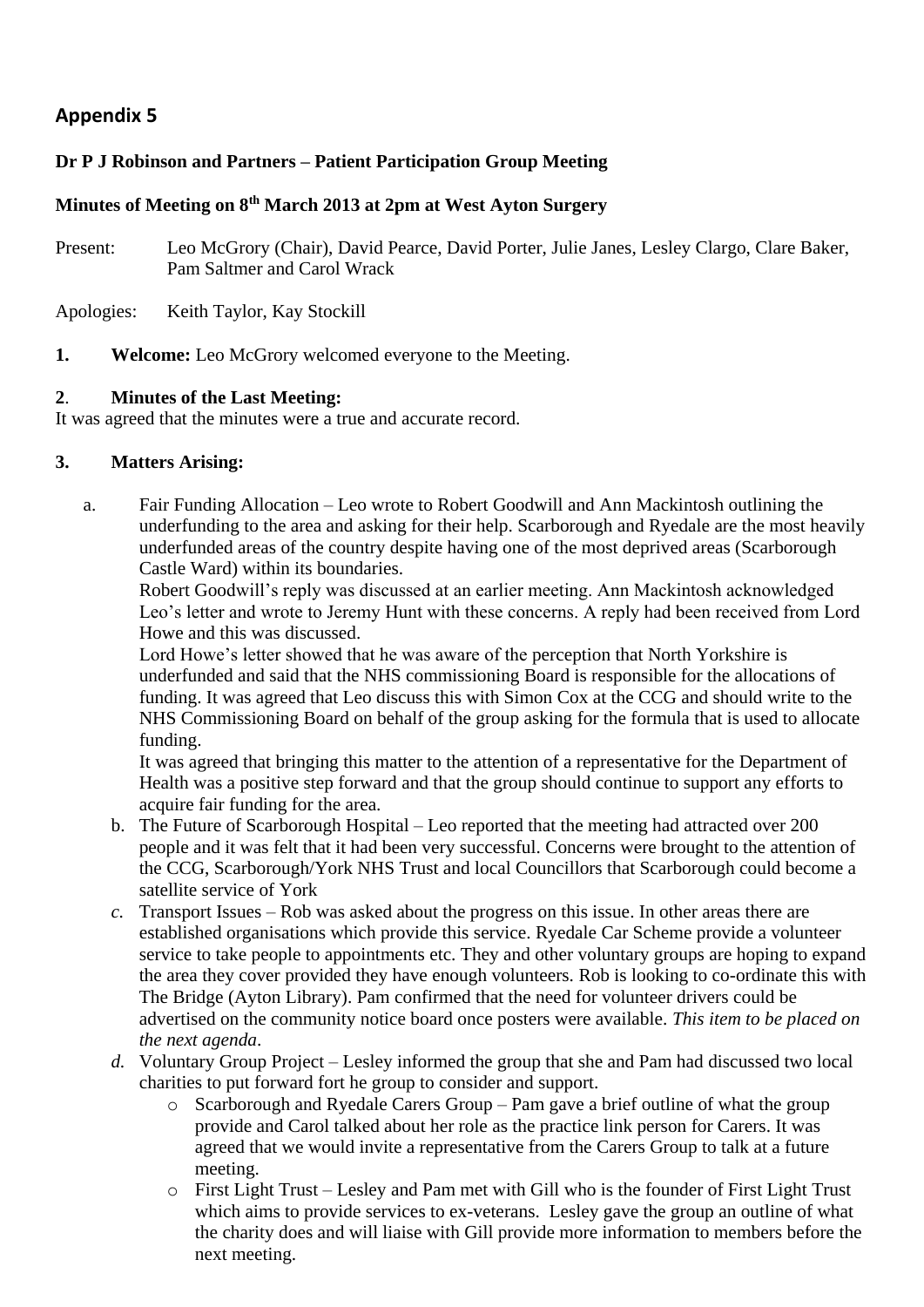### **4. Patient Survey**

The results of the Patient Survey were discussed and an action plan formed. Pam presented the group with the consolidated results – 200 responses were received from all four sites and collated. Pam had annotated the results with her comments, had emailed those to members prior to this meeting and had received various further replies which were discussed. The consolidated results will be contained within our report and placed on our website The following aspects of the survey were discussed:

- $\checkmark$  There was a fair balance of responses between the practices sites and the age/sex/ethnicity split reflects the practice patient demographic.
- $\checkmark$  Booking of appointments: The question which reflects whether patients booking habits showed that most people booked in advance 78% and 22% booked on the day of their appointment – it was agreed that if patients think the problem is urgent they are always fitted in on the day even if there are no routine appointments available. This information is in our practice leaflet. 80% of patients requested and saw the GP of their choice.
- $\checkmark$  Online booking 58% of people who responded know that they can book appointments online but 74% of those have not yet used the service. This provoked some discussion on the merits of online booking.

82% of people who responded said they preferred to book in person or on the telephone. Comments had been made some patients that they prefer to speak to a receptionist rather than book online were regarded as complimentary to the practice.

The majority of patients who booked online found it easy to book appointments.

**ACTION: It was agreed that this service could be used more but if may be that the personal preference of our patient demographic is to book in person. To continue to publicise the service. The group will make this a priority for discussion at the next meeting.**

- $\checkmark$  Website Only 22% of people who responded have used the practice website. Those who have visited the website have found it useful and it is being used for a range of purposes e.g. repeat prescriptions, booking online, general information etc. **ACTION: It was agreed that we need to find ways to make people more aware of the website – the PPG will make this a priority to discuss at forthcoming meetings.**
- Getting medication from the surgery  $-54\%$  of people who responded get their medication from the surgery, 40% of which get it within 24 hours and only 3% taking more than 48 hours which may be for more specialised products. One comment asked how long they would wait if they got their medication delivered. **ACTION publicise the delivery service and lead times.**
- $\checkmark$  Getting medication for non dispensing patients Patients who responded to this question were asked if they picked up their own paper prescription or if they had their prescription sent to a pharmacy and then picked it up from there or if the pharmacy delivered it. They were then asked which pharmacy they used or their prescription was sent to. 75% of people used a pharmacy out of the practice area e.g. Barrowcliffe or Morrisons, only 10% used the pharmacy based in the village of East Ayton and 15% did not comment. This provoked a discussion around the lack of use of the Pharmacy in East Ayton by patients from the practice. Rob mentioned that the Parish Council were discussing this at their next meeting. **ACTION A patient of the practice has been working tirelessly to bring to the attention of the Government that this pharmacy is subsidised and not used by local patients and the group decided to invite him to the next meeting to discuss this matter and update the group on the current situation.**
- $\checkmark$  Overall Satisfaction it was very pleasing to see that over 90% of respondents were very satisfied with the service provided and that a review of the comments received bore that out.